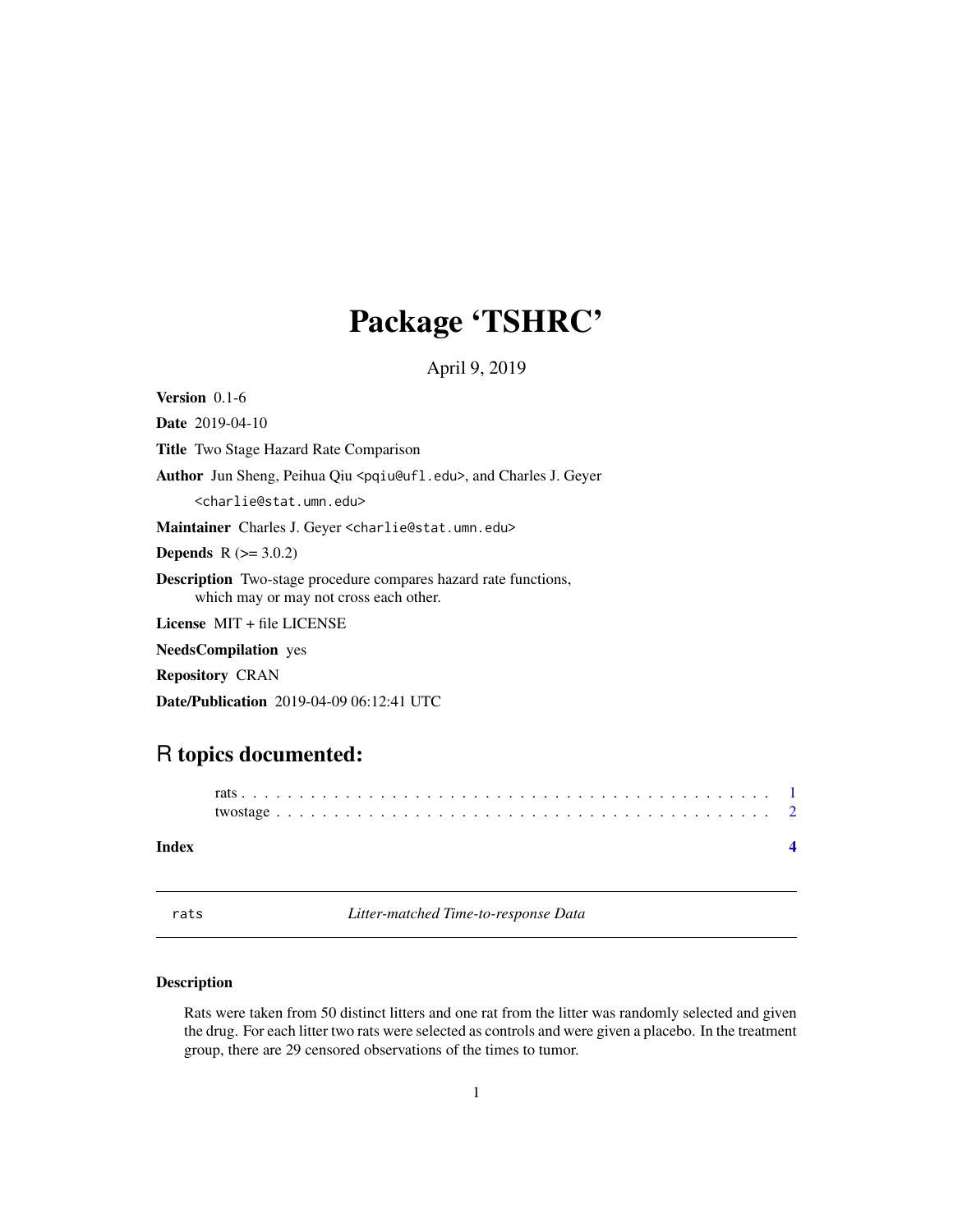#### $2$  twostage states of the states of the states of the states of two stage states of the states of the states of the states of the states of the states of the states of the states of the states of the states of the states

#### Usage

data(rats)

#### Format

A data frame with records for 150 rats.

time Time to tumor or censoring.

delta Zero or one, zero indicates censoring.

group Zero or one, one indicates treatment group.

#### References

Qiu, P. and Sheng, J. (2008). A two-stage procedure for comparing hazard rate functions. *Journal of the Royal Statistical Society: Series B*, 70:191-208.

Mantel, N., Bohidar, N. R. and Ciminera, J. L. (1977). Mantel-Haenszel analysis of litter-matched time-to-response data, with modifications for recovery of interlitter information. *Cancer Research*, 37:3863-3868.

#### Examples

library(TSHRC) data(rats)

twostage *Two-stage procedure for comparing hazard rate functions*

#### Description

Two-stage procedure for comparing hazard rate functions, especially suited for situation where hazard rate functions cross.

#### Usage

twostage(time, delta, group, nboot, alpha = 0.05, eps = 0.1)

#### Arguments

| time  | a vector of type "numeric". Must be nonnegative. Failure time or censoring<br>time.                                                         |
|-------|---------------------------------------------------------------------------------------------------------------------------------------------|
| delta | a vector of type "numeric" of the same length as time. Must be zero or one.<br>One indicates failure, zero indicates censored.              |
| group | a vector of type "numeric" of the same length as time. Must be zero or one.<br>One indicates treatment group, zero indicates control group. |
| nboot | number of bootstrap samples. Must be positive integer.                                                                                      |
| alpha | significance level, must be between zero and one.                                                                                           |
| eps   | small number used in defining the test statistic. Must be between zero and one.<br>See cited paper for discussion.                          |

<span id="page-1-0"></span>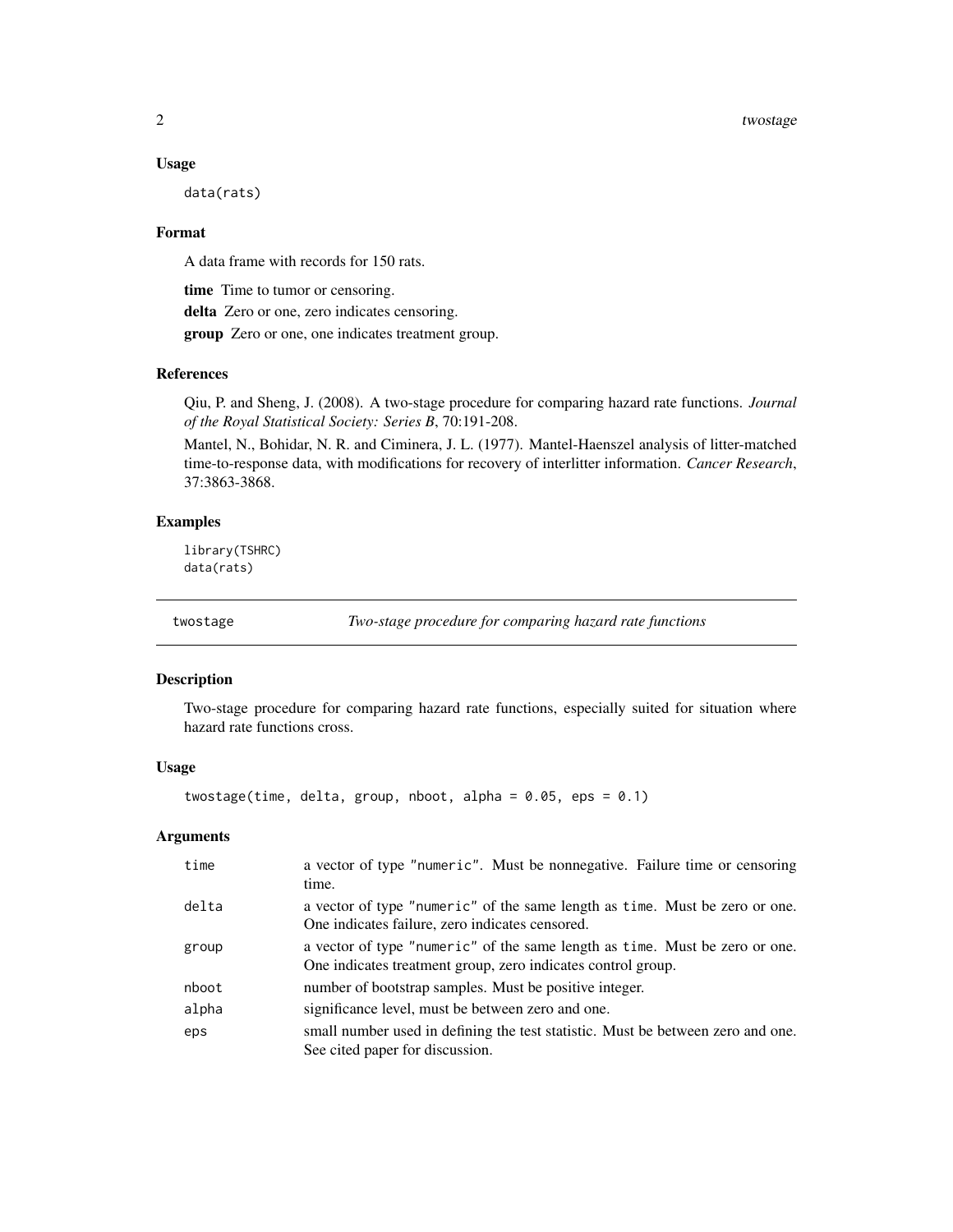#### twostage 3

#### Details

This procedure compares two hazard rate functions in two stages. In the first stage, the conventional log-rank test is performed, which is powerful only when the two hazard rate functions do not cross each other. When the two hazard rate functions cross each other, positive differences and negative differences between the two functions would be canceled out in the log-rank test statistic, resulting in ineffective comparison. If the log-rank test gives a significant result, then the entire two-stage procedure stops and we conclude that the two hazard rate functions are significantly different. Otherwise, the stage-II test is performed, which is designed specifically for detecting crossing difference between the two hazard rate functions and has the property that its test statistic is independent of the log-rank test statistic. The independence property is used in properly defining the p-value of the two-stage procedure, based on the p-values of the two individual tests.

#### Value

vector of P-values. "LRPV": p-value of the log-rank test, "MTPV": p-value of the suggested stage-II test, "TSPV": p-value of the two-stage test.

#### References

Qiu, P. and Sheng, J. (2008). A two-stage procedure for comparing hazard rate functions. *Journal of the Royal Statistical Society: Series B*, 70:191-208.

#### Examples

```
library(TSHRC)
data(rats)
attach(rats)
twostage(time, delta, group, nboot = 100)
```